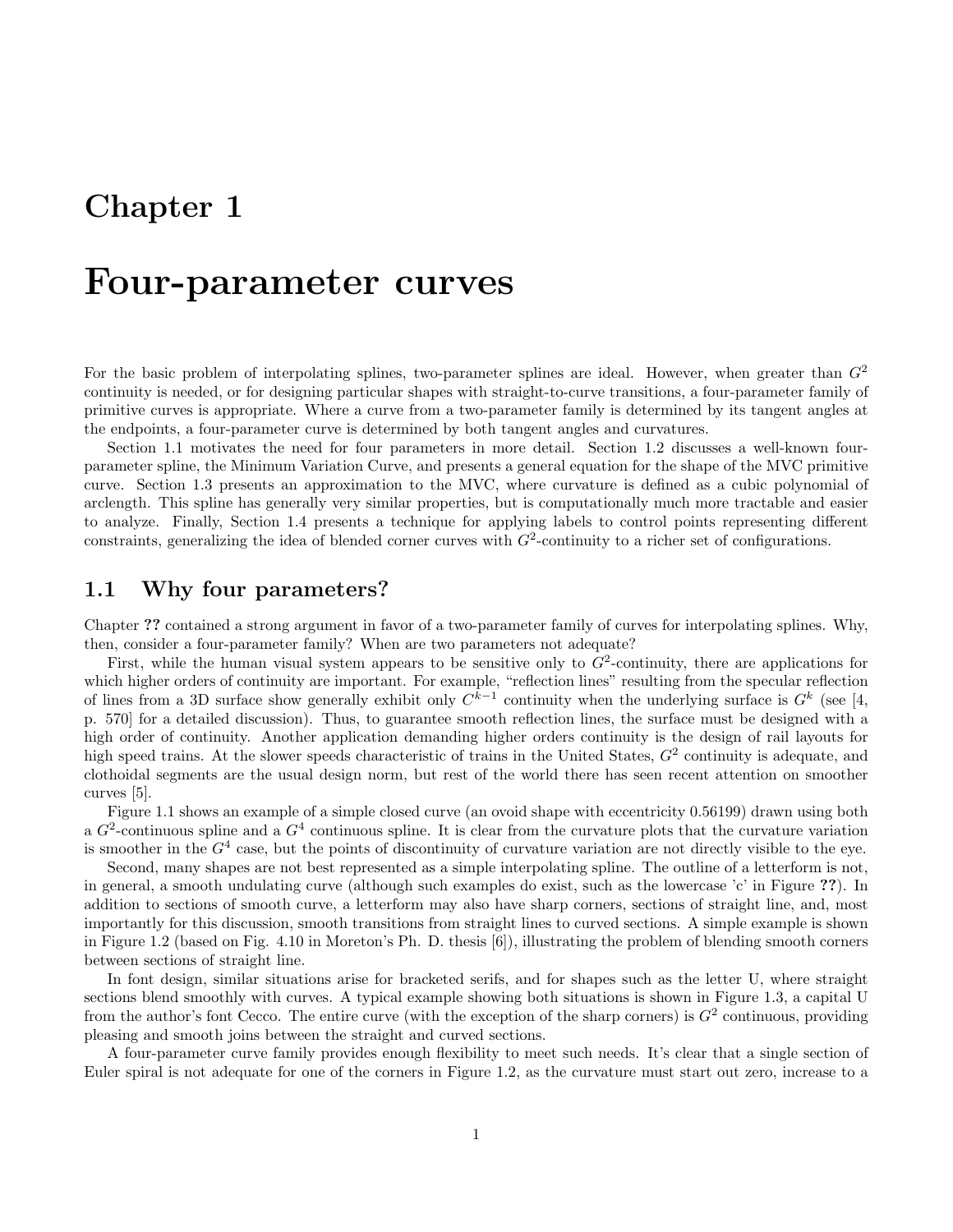

Figure 1.1: Eccentricity 0.56199 oval with G2 and G4 continuity.



Figure 1.2: The suitcase corners problem.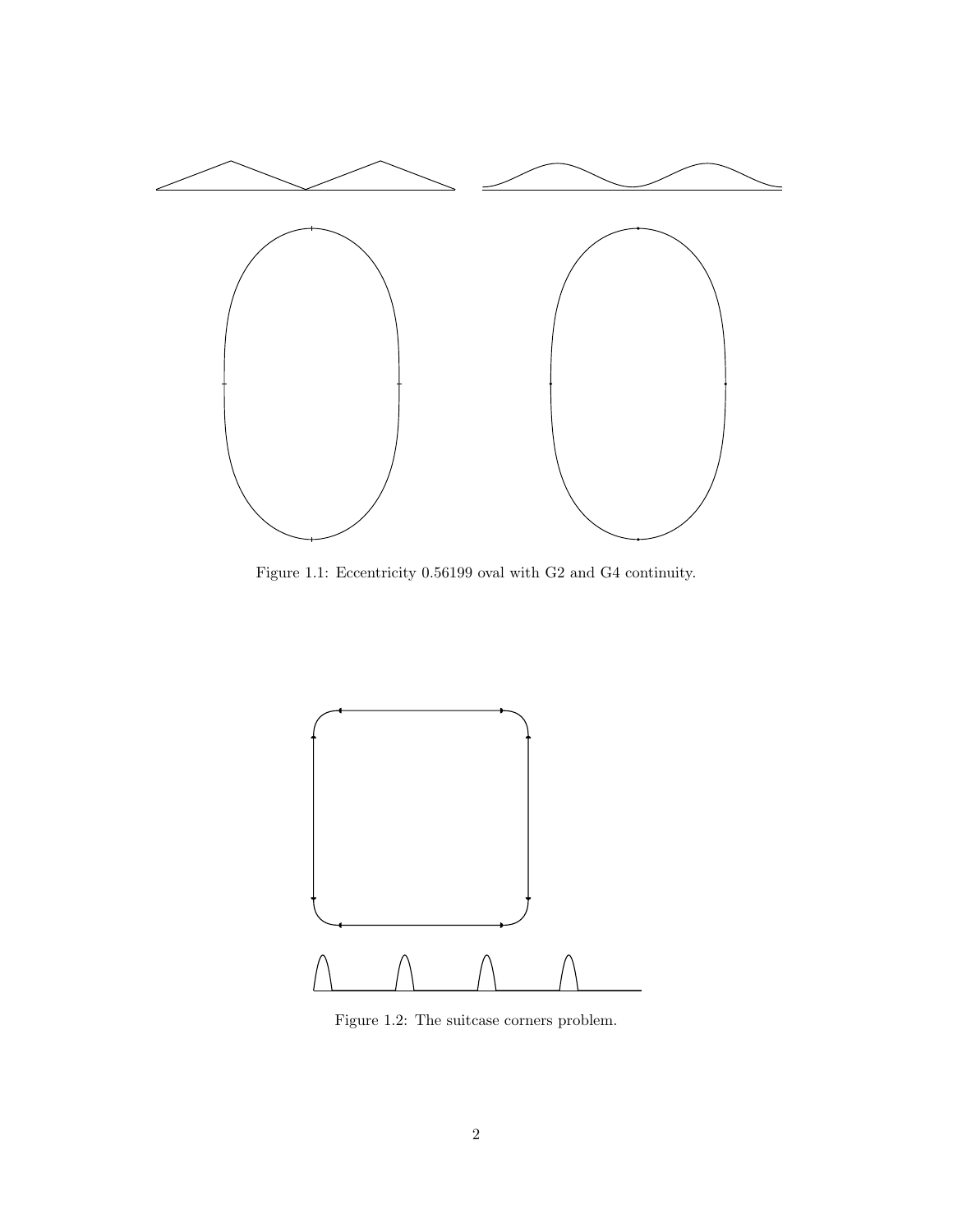

Figure 1.3: Bracketed serifs and straight-to-curve joins.

value large enough for the segment to turn by a right angle, then decrease again to zero.

Third, by annotating curves with additional constraints, it's possible to improve locality. In particular, one-way constraints can isolate sections of extreme changes of curvature, so that those sections do not influence nearby regions of gentle curvature change.



Figure 1.4: One-way constraints enforce locality.

For example, Figure 1.4 shows how adding one-way constraints keeps the variation of curvature localized to just two segments of the overall spline, as opposed to the infinite extent of a pure interpolating spline. The central point can be perturbed arbitrarily without affecting the segments beyond the one-way constraints. In this figure, the top plots show curvature as a function of arclength, and the bottom plots show the control points (with symbols representing the constraints) with the interpolating curve. Note also that the curve with more locality also requires considerably more curvature (and variation of curvature) to fit the points.

There are two examples of a four-parameter primitive curve, both straightforward generalizations of two-parameter counterparts. One is the Minimal Variation Curve, which minimizes the L2 norm of curvature variation. Another is the generalization of the Euler spiral so that curvature is an arbitrary cubic polynomial in arclength (the definitition of the Euler spiral is a linear relationship). Both of these splines are  $G<sup>4</sup>$ -continous and use a primitive curve which has four parameters. In practice, these curves are quite similar, and one can easily be considered an approximation of the other.

The parameter space of a two-parameter spline can be understood as the tangent angles of the endpoints, relative to the chord. Given arbitrary endpoint tangents, a two-parameter curve family finds a smooth curve meeting those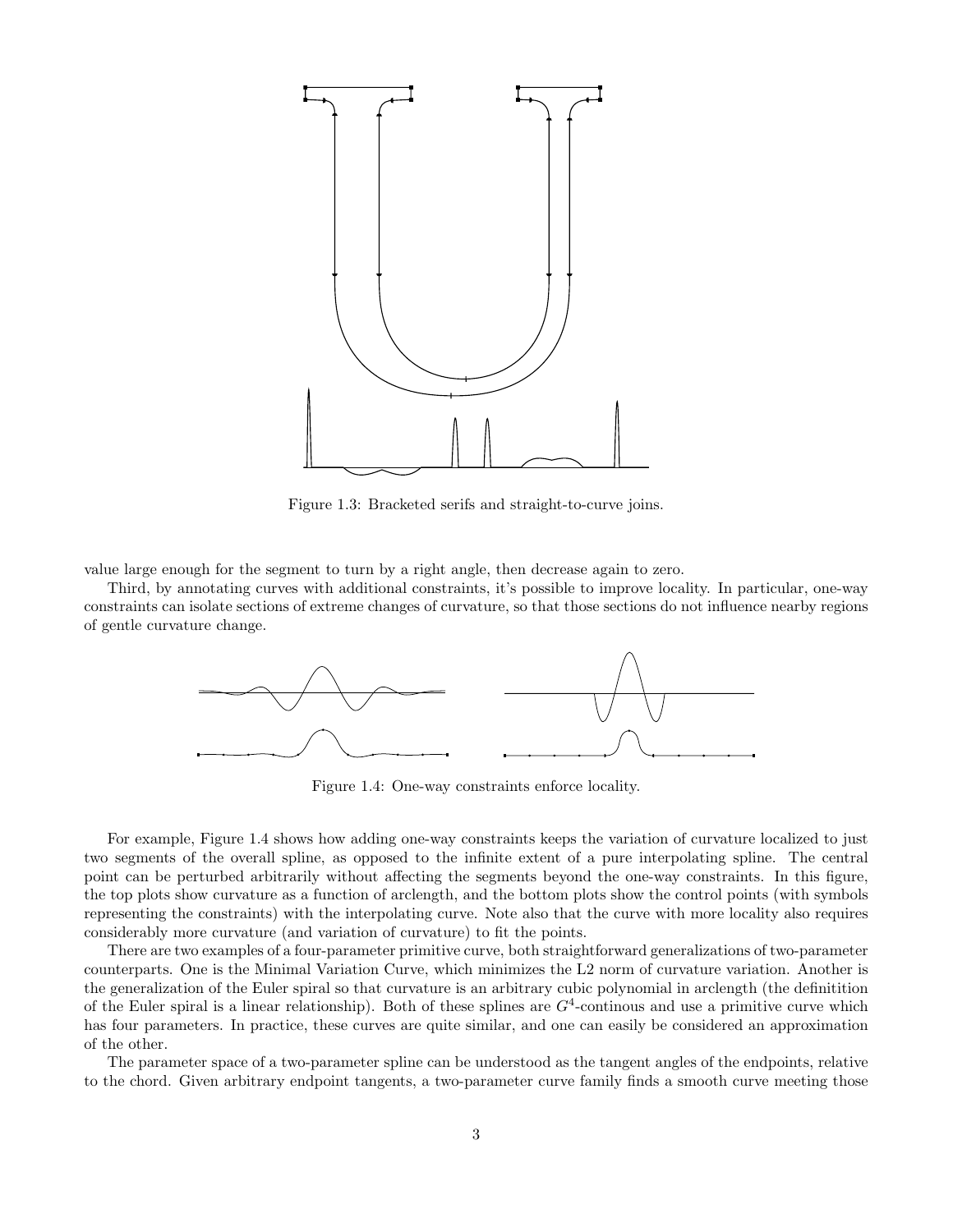constraints. Similarly, a four-parameter curve family finds a smooth curve meeting given tangent and curvature values at the endpoints.

## 1.2 Minimum Variation Curve

The Minimum Variation Curve (MVC) is defined as the curve minimizing the L2 norm of the variation in curvature. Moreton's Ph. D. thesis [6] argued in favor of this spline to address known limitations of the MEC. In particular, the MEC lacks roundness, but since a circular arc has zero curvature variation, it is trivially the curve that minimizes the MVC cost functional when the input points are co-circular.

$$
E_{MVC}[\kappa(s)] = \int_0^l (\kappa')^2 ds \tag{1.1}
$$

Most presentations of the MVC, including Moreton's, use a numerical approach, approximating the curve with some other approximation (in Moreton's case, quintic polynomials) and using a technique such as conjugate gradient descent to minimize the cost functional. Gumhold's more recent approach [3] is similar, also using conjugate gradient descent. However, a variational approach analogous to that of the MEC produces exact differential equations for the curve. The simple Euler-Lagrange equation is inadequate for this task, as it only handles functionals written in terms of a first derivative. Since the MVC functional is in terms of the second derivative of  $\theta$ , the more geneal Euler-Poisson equation is needed. Section 1.2.1 recaps the general technique from the calculus of variations, then Section 1.2.2 applies it to the MVC and gives the solution. One formulation is the impressively simple  $\kappa'' = \lambda y$ , which is pleasingly analogous to  $\kappa = \lambda y$  as the general solution to the elastica (Equation ??).

#### 1.2.1 Euler-Poisson equation

Here we repeat the formulation of the general Euler-Poisson equation as given by Elsgolts [2]:

Let us investigate the extreme value of the functional

$$
v[y(x)] = \int_{x_0}^{x_1} F(x, y(x), y'(x), \dots, y^{(n)}(x)) dx,
$$
\n(1.2)

where we consider the function F differentiable  $n + 2$  times with respect to all arguments and we assume that boundary conditions are of the form

$$
y(x_0) = y_0, \ y'(x_0) = y'_0, \ \dots, \ y^{(n-1)}(x_0) = y_0^{(n-1)};
$$
\n(1.3)

$$
y(x_1) = y_1, \ y'(x_1) = y'_1, \ \ldots, \ y^{(n-1)}(x_1) = y_1^{(n-1)}, \tag{1.4}
$$

i.e. at the boundary points are given the values not only of the function but also of its derivatives up to the order  $n-1$  inclusive.

The function  $y = y(x)$  which extremizes the functional given in Equation 1.2 must be a solution of the equation

$$
\frac{\partial F}{\partial y} - \frac{d}{dx} \frac{\partial F}{\partial y'} + \frac{d^2}{dx^2} \frac{\partial F}{\partial y''} + \dots + (-1)^n \frac{d^n}{dx^n} \frac{\partial F}{\partial y^{(n)}} = 0 \tag{1.5}
$$

#### 1.2.2 Euler-Poisson solution of MVC

We add a Lagrange multipliers to represent the constraint that the curve spans the endpoints. Adding the Lagrange multipliers and eliminating  $\kappa$  in favor of  $\theta$ , we seek to minimize

$$
E = \int_0^l (\theta'')^2 + \lambda_1 \sin \theta + \lambda_2 \cos \theta \, ds \tag{1.6}
$$

To apply this equation to the MVC, we substitute  $x = s$  and  $y(x) = \theta(s)$ , so that

$$
F(x, y, y', y'') = (y'')^{2} + \lambda_{1} \sin y + \lambda_{2} \cos y
$$
\n(1.7)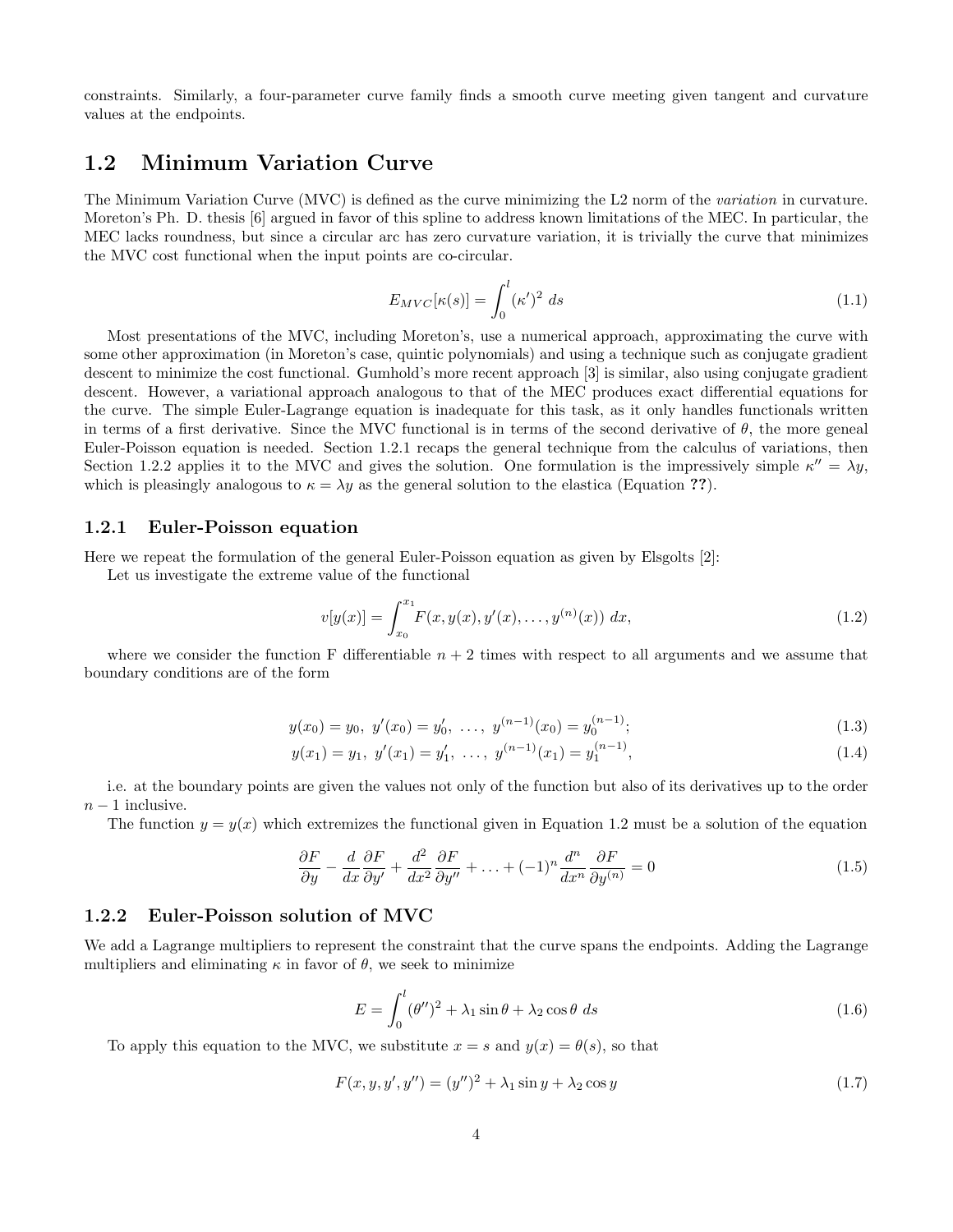Computing the relevant partial derivatives,

$$
\frac{\partial F}{\partial y} = \lambda_1 \cos y - \lambda_2 \sin x \tag{1.8}
$$

$$
\frac{\partial F}{\partial y'} = 0\tag{1.9}
$$

$$
\frac{\partial F}{\partial y''} = 2y'' \tag{1.10}
$$

$$
\frac{d^2}{dx^2}\frac{\partial F}{\partial y''} = 2y''''\tag{1.11}
$$

Applying 1.5 and reversing the variable substitution, we derive an ordinary differential equation for the MVC:

$$
\lambda_1 \cos \theta - \lambda_2 \sin \theta + 2\theta''' = 0 \tag{1.12}
$$

Because at this point we are concerned only about the existence of the Lagrange multipliers, not their actual values, we can ignore the constant factor of frac12 and  $-frac{rac12}$  for  $\lambda_1$  and  $\lambda_2$ , respectively.

$$
\theta'''' + \lambda_1 \cos \theta + \lambda_2 \sin \theta = 0 \tag{1.13}
$$

Note the pleasing similarity to the elastica (MEC) equation:

$$
\text{elastic:} \quad \theta'' + \lambda_1 \cos \theta + \lambda_2 \sin \theta = 0 \tag{1.14}
$$

Also note that, as a special case when  $\lambda_1$  and  $\lambda_2$  become zero, all second order polynomial spirals  $\kappa(s)$  =  $k_0 + k_1s + k_2s^2$  are solutions to the MVC equation, as the the third derivative of  $\kappa$  (the fourth derivative of  $\theta$ ) vanishes. These solutions are analogous to circular arcs  $\kappa(s) = k_0$  as solutions of the elastica when the corresponding Lagrange multipliers become zero.

Again as in the MEC case, we can reformulate this equation solely in terms of first and higher derivatives of  $\theta$ , also eliminating the Lagrange multipliers.

First, we differentiate Equation 1.13:

$$
\theta^{(5)} + \theta'(-\lambda_1 \sin \theta + \lambda_2 \cos \theta) \tag{1.15}
$$

To integrate Equation 1.13, we first multiply by  $\theta'$ :

$$
\theta^{\prime\prime\prime\prime}\theta^{\prime} + \theta^{\prime}(\lambda_1\cos\theta + \lambda_2\sin\theta) = 0
$$
\n(1.16)

This equation can readily be integrated:

$$
\theta''' \theta' - \frac{(\theta'')^2}{2} + (\lambda_1 \sin \theta - \lambda_2 \cos \theta) + C = 0
$$
\n(1.17)

Combining with Equation 1.15,

$$
\theta^{(5)} + \theta'''(\theta')^2 - \theta'(\theta'')^2/2 + C\theta' = 0
$$
\n(1.18)

Rewriting in terms of  $\kappa$ ,

$$
\kappa^{\prime\prime\prime\prime} + \kappa^{\prime\prime}\kappa^2 - \frac{\kappa(\kappa^{\prime})^2}{2} + C\kappa = 0\tag{1.19}
$$

Note that, in cases where the length is not constrained, the constant C becomes zero. This follows from transversality, a standard technique in the calculus of variations [2, p. 345], and is analogous to the way the corresponding constant becomes zero in the case where the MEC is not length constrained. Then, the equation becomes:

$$
\kappa'''' + \kappa''\kappa^2 - \frac{1}{2}\kappa(\kappa')^2 = 0\tag{1.20}
$$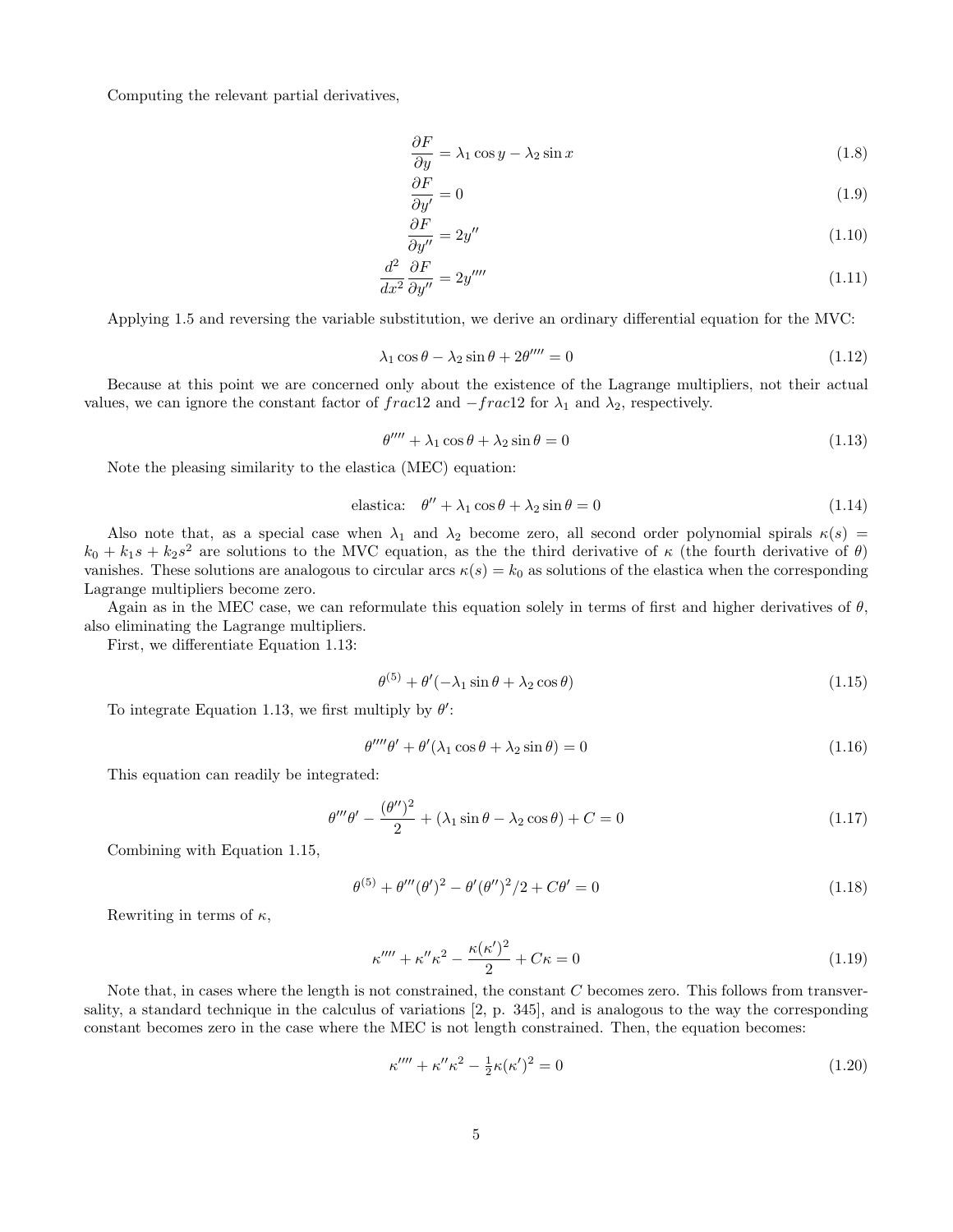The result of Equation 1.20 was also given by Brook et al [1]; their solution does not encompass additional length constraints (nonzero values of C).

Standard numerical techniques (such as Runge-Kutte integration) can be used to approximate the exact shape of the curve very precisely. The basic MVC spline can be defined as the curve which enforces  $G^4$ -continuity across control points, using the above-defined equation as a primitive between each pair of adjacent control points.

The MVC spline (ie the curve minimizing the MVC functional of Equation 1.1 that interpolates the control points) is based on the MVC primitive, in much the same way that the MEC spline is based on the rectangular elastica. Each segment is defined by four parameters. Across control points,  $G<sup>4</sup>$  continuity is enforced, and at endpoints,  $\kappa' = 0$  and  $\kappa'' = 0$ . It's fairly easy to see why the latter conditions hold. At an endpoint, it is possible to add at least points lying on a circular arc of matching tangent and curvature. The resulting MVC spline must assign exactly that circular arc to the additional segments, as the value of the MVC functional itself for the arc is zero, and if there is any other curve with a lower value for the functional, then it would have been a better solution for the original problem. And since the MVC is  $G^4$ -continuous, then  $\kappa'$  and  $\kappa''$  must match the values for a circular arc, which are zero. These endpoint conditions can also be derived straightforwardly (if abstractly) from the transversality condition.

There is also a simple equation for the MVC relating curvature and a Cartesian coordinate, analogous to  $\kappa = \lambda y$ for the MEC case. To derive it, we first assume without loss of generality that  $\lambda_1 = 0$ ; unlike the formulation in terms of curvature alone, the new equation will not be rotationally invariant. We then observe that  $\frac{dy}{ds} = \sin \theta$ . Substituting that into Equation 1.13, we get:

$$
\theta'''' + \lambda_2 y' = 0 \tag{1.21}
$$

Integrating (the constant of integration can be assumed zero, since that correponds to a translation of the curve), substituting  $\kappa = \theta'$ , and adjusting the constants so  $\lambda = -\lambda 2$ , the resulting simple formulation is:

$$
\kappa'' = \lambda y \tag{1.22}
$$

## 1.3 Polynomial spiral spline

Another approach to four-parameter splines is to generalize the Euler spiral to an implicit equation where curvature is a cubic polynomial function of arclength. The general equation is:

$$
\kappa(s) = a + bs + cs^2 + ds^3 \tag{1.23}
$$

Note that this curve family is a very good approximation to the MVC. Assuming small turning angles, y is nearly proportional to s, so substituting Equation 1.22,  $\kappa'' \approx c_1 s + c_2$ . Integrating twice (and bringing about two more constants of integration) yields Equation 1.23. This approximation is analogous to that of the Euler spiral approximating the MEC, but can be expected to be even closer, as the nonlinear terms affect only higher order derivatives of curvature.

As in the MVC, the corresponding spline can be defined in terms of enforcing  $G<sup>4</sup>$ -continuity across control points. These are four constraints per control point. Since each segment requires four constraints to determine the four parameters of the polynomial, for an open curve there are four additional parameters, or two for each endpoint. One approach is to set tangent and curvature explicitly, but a more natural approach (in the interpolating spline framework) is to set set  $\kappa' = 0$  and  $\kappa'' = 0$  at the endpoints, as in the MVC. Note that, in this respect, the cubic polynomial spline is even more closely related to the MVC than the Euler spiral is to the MEC, because in the latter case the endpoint conditions differ; the natural end condition is constant curvature (a circular arc), while the natural endpoint condition for the MEC is zero curvature. In the four-parameter world, the MVC endpoint conditions make sense and there is no need to adjust them.

The cubic polynomial spiral spline was first proposed by Ohlin [7], by analogy of making the pentic (polynomial) spline nonlinear in the same way that the MEC is the nonlinear counterpart of the cubic spline. Although Ohlin did express the natural variational formulation of polynomial splines, and cited Mehlum's work indicating that the Euler spiral spline was a consistent (extensional) approximation to the MEC, he did not explicitly mention the MVC or state that this new spline is a good approximation to it.

The idea of a curve defined as curvature being a cubic polynomial function of arclength goes back even further. In 1936, Bloss proposed a railroad transition spiral in which the curvature is a simple cubic polynomial with respect to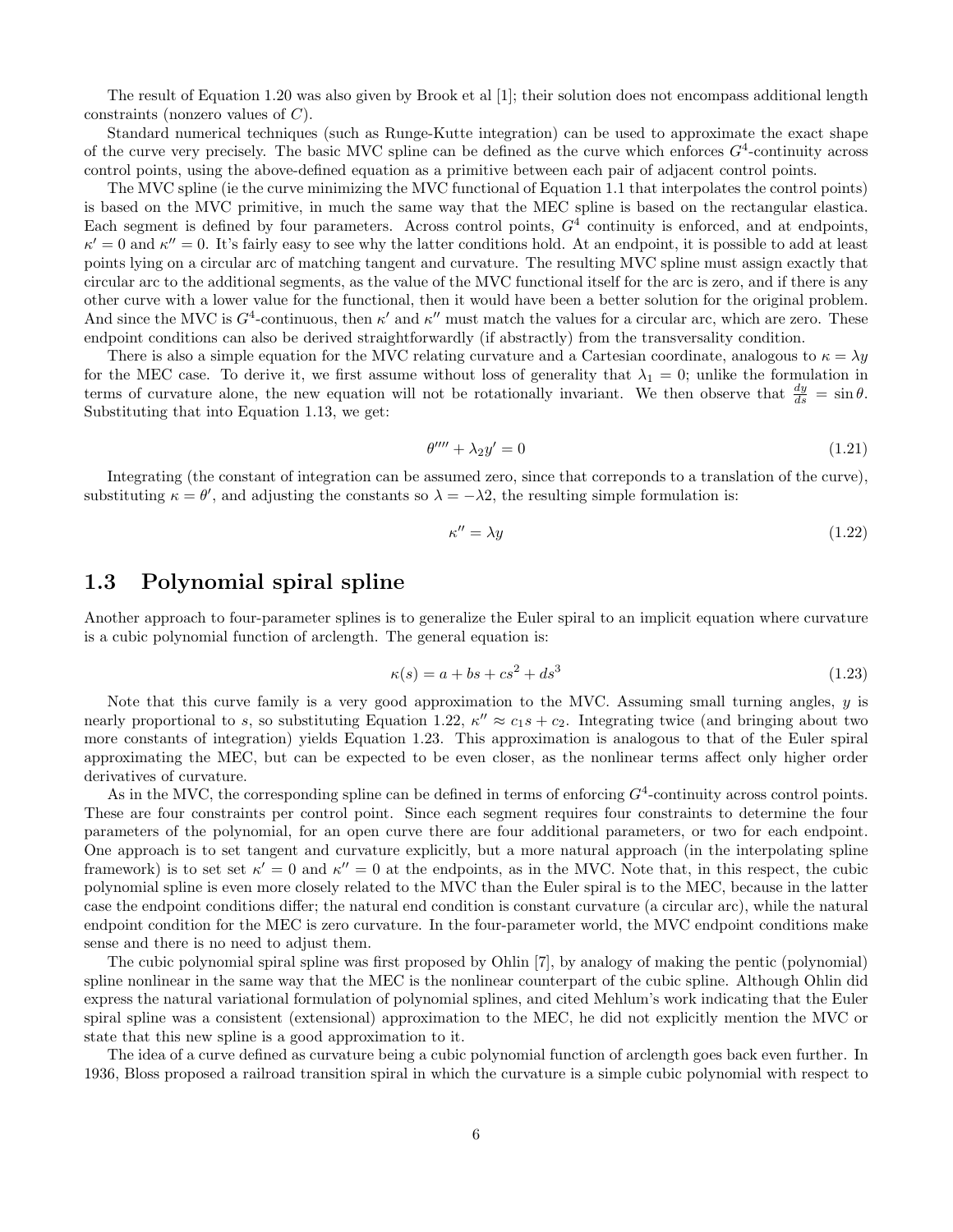arclength [5]. The Euler spiral (or clothoid, as it is nearly universally known in that application domain) is popular in railroad track design. The linear change in curvature is desirably smooth on the interior of the segment, but the literature has also long recognized the limitations of smoothness at the joins between cothoid segments. These higher derivatives of curvature become more significant as train speeds increase. In particular, high speed train tracks are almost invariably banked (or "superelevated") so that the rail on the outside of the curve is higher than the inside, to a degree roughly proportional to the curvature. Thus, passengers of a train traversing the tracks experience a roll acceleration roughly equal to the second derivative of curvature. At the join of two Euler spiral segments, this roll acceleration is an impulse. Usually, the suspension of the train provides enough cushioning to avoid an unpleasant lurch, but curves with better continuity properties are clearly desirable for a maximally smooth, quiet ride. The Bloss transition spiral is a very early example of a curve with higher continuity, to avoid such impulses.



Figure 1.5:  $G^2$  spline has better locality than  $G^4$ .

If  $G<sup>4</sup>$ -continuity is smoother than  $G<sup>2</sup>$ , then why not use it everywhere? Unfortunately, the additional smoothness comes at the cost of locality. As shown in Figure 1.5, the effects of perturbing a point ripple out almost twice as far as for the Euler spiral spline. Since, for most applications, the difference in smoothness is theoretical, rather than visible to the eye, it's better to enjoy the superior locality properties of the  $G^2$ -continuous spline.

### 1.4 Generalized constraints

The motivation for four-parameter splines showed a number of specific examples of blended corners, straight-tocurve transitions, and so on. This section presents a highly general technique that subsumes all these examples, and provides a broad palette of curve transitions to the designer.

A section of  $G<sup>4</sup>$ -continuous spline has two free parameters at each endpoint. The natural MVC endpoint is to set the first and second derivative of curvature to zero, but it is equally valid to set these additional two parameters by constraining tangent and curvature at the endpoint.

— old content below —

The basic concept is the "one-way" constraint, which annotates a point with a straight side and a curved side. In simple cases, the overall spline curve can be computed in two passes. First, solve the spline on the straight side of the constraint point, treating that point the same as an endpoint. If (as is the case for actual straight-to-curved transitions) that segment spline consists of only two points, then the result is a straight line, and the curvature is obviously zero. Then, solve the spline on the curved side of the constraint point, fixing both the tangent angle and the curvature at the constraint point. A spline based on a four-parameter primitive has enough degrees of freedom to satisfy these constraints.

Such a constraint is considered "one-way" because any perturbation on the curved side does not affect the shape of the curve on the straight side. For an ordinary interpolating spline, such a perturbation has an effect on the entire curve, although the amplitude dies out exponentially. Thus, isolating regions of high curvature inside explicitly annotated one-way constraints also improves the locality of the resulting spline.

However, the procedure describe above is not quite adequate to handle all cases. For example, what if the locality properties of the Euler spiral spline is desired for the inner segment? What about other edge cases, such as two one-way constraints in a row? Such cases do arise in designing shapes such as font outlines.

In the general approach, each segment between two adjacent control points is assigned a cubic polynomial spiral segment (i.e. as defined by Equation 1.23). Note that an Euler spiral spline fits into this framework; the parameters c and d are both zero. Equivalently,  $\kappa''$  is constrained to be zero at both endpoints. For all types of internal points (other than corners, which are considered endpoints) are also constrained to have  $G^2$ -continuity, in other words, both tangent angle  $\theta$  and curvature  $\kappa$  are constrained to be equal on both sides of a control point. Different points have additional constraints, depending on the type of point.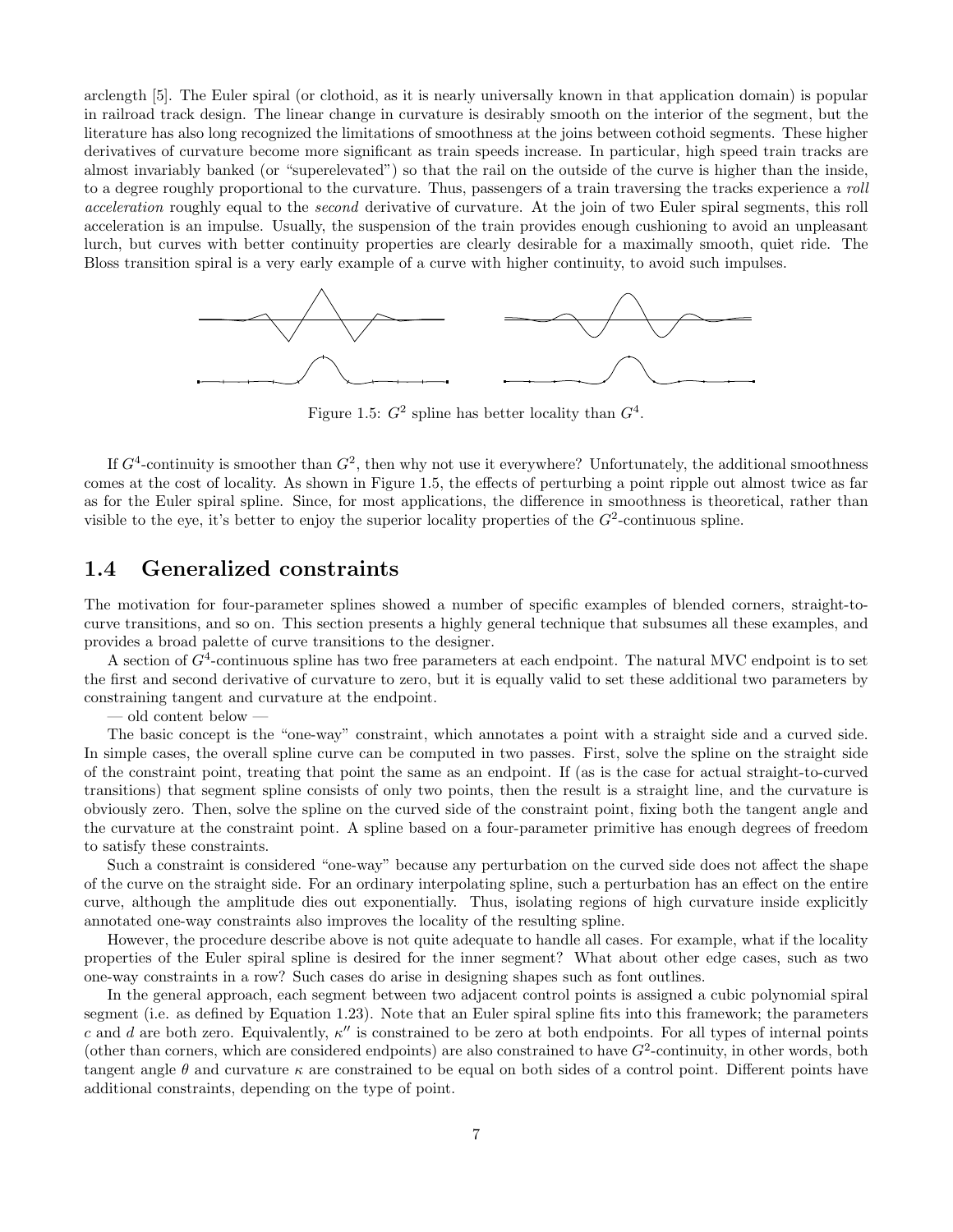

Figure 1.6: Examples of different kinds of constraint points.

The total number of degrees of freedom (and thus, number of constraints) is four times the number of segments. If each endpoint has two constraints and each internal point has four, then the total number of constraints is satisfied. The complete list of point types, and associated mathematical constraints, is given in the table below.

| Type of constraint                                                | Formula                                       |                                                     | Symbol |
|-------------------------------------------------------------------|-----------------------------------------------|-----------------------------------------------------|--------|
| Left endpoint                                                     |                                               | $\kappa'_r=0$                                       |        |
|                                                                   |                                               | $\kappa''_r=0$                                      |        |
| Right endpoint                                                    |                                               | $\kappa'_l=0$                                       |        |
|                                                                   |                                               | $\kappa_l''=0$                                      |        |
| $G2$ curve point                                                  | $\theta_l = \theta_r$ $\kappa_l'' = 0$        |                                                     |        |
|                                                                   | $\kappa_l = \kappa_r \quad \kappa_r'' = 0$    |                                                     |        |
| $G4$ curve point                                                  | $\theta_l = \theta_r$ $\kappa'_l = \kappa'_r$ |                                                     |        |
|                                                                   |                                               | $\kappa_l = \kappa_r \quad \kappa''_l = \kappa''_r$ |        |
| One-way (terminal to curve)                                       | $\theta_l = \theta_r$ $\kappa'_l = 0$         |                                                     |        |
|                                                                   | $\kappa_l = \kappa_r \quad \kappa_l'' = 0$    |                                                     |        |
| One-way (curve to terminal) $\theta_l = \theta_r$ $\kappa'_r = 0$ |                                               |                                                     |        |
|                                                                   | $\kappa_l = \kappa_r \quad \kappa_r'' = 0$    |                                                     |        |

For a given sequence of points with constraint annotations, the resulting spline is defined as the curve that is piecewise cubic polynomial spline, such that the tangent, curvature, and higher-order derivatives satify the constraints given in the table above for each point.

Figure 1.4 shows a sequence of somewhat arbitrary constraints, parallel with a curvature plot which shows the effect of the different types of constraints in the curvature domain. All segments between two  $G^2$  curve points has linear curvature. All segments between a  $G<sup>2</sup>$  point and an endpoint (or between a  $G<sup>2</sup>$  point and the straight side of a one-way constraint) have constant curvature, i.e. the segment is a circular arc. All of the points have at least  $G<sup>2</sup>$ continuity, although if corner points were added, those would have only  $G^0$ .

Section ?? presents numerical techniques for satisfying such a system of constraints, and Chapter ?? discusses techniques for efficiently drawing the polynomial spline curves that result. With all these components in place, the spline is both highly flexible for drawing the types of shapes likely to arise in font design, and also entirely practical for interactive editing.